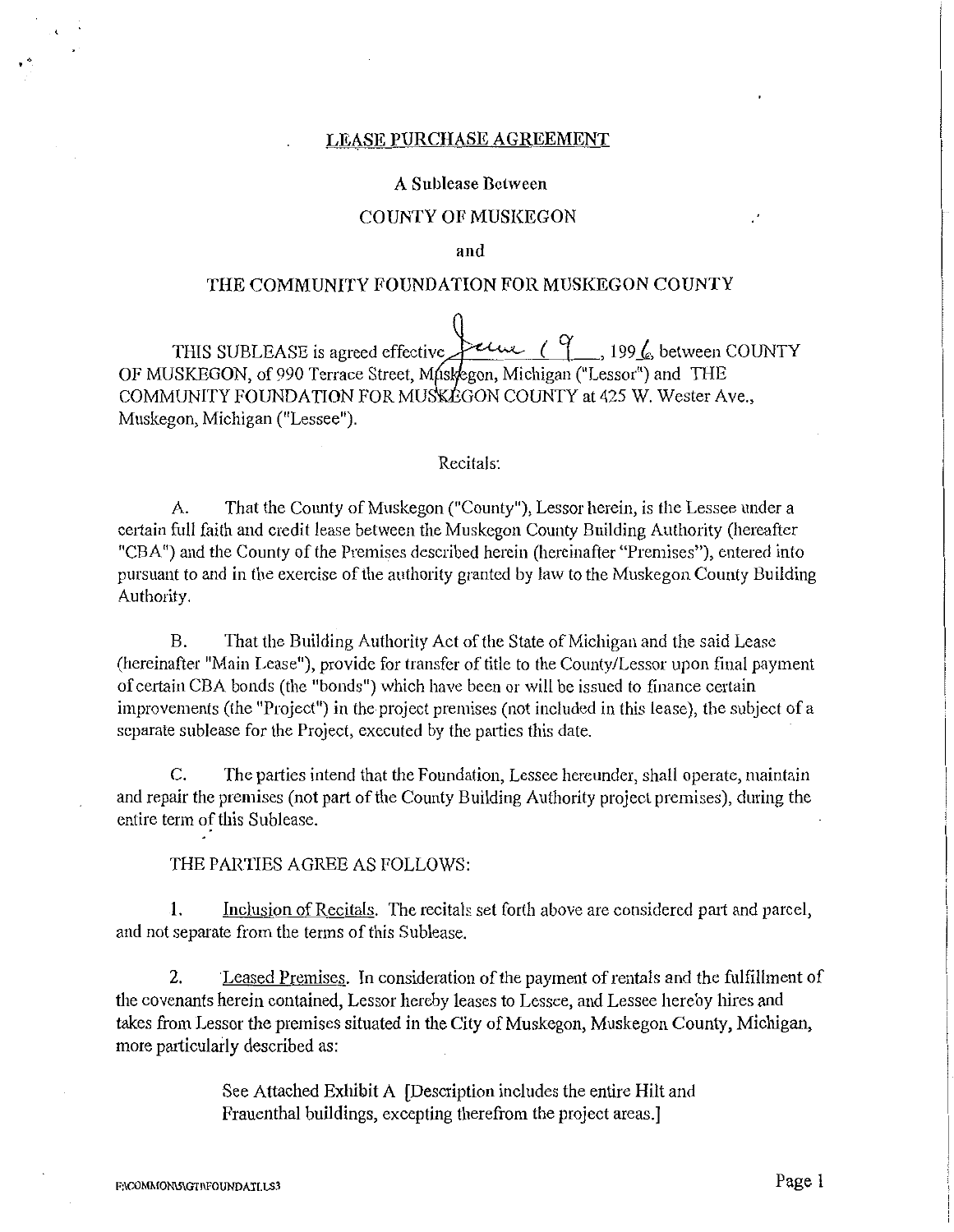3. Lease Term and Provision for Purchase. The lease tetm commences upon sale of the bonds and ends on a date not later than thitty (30) days after the bonds have been fully paid and satisfied, but no longer than 50 years.

(a) Lessee shall purchase the Premises, without the necessity of notice thereof, on or before a date thirty (30) days after the bonds have been paid and satisfied. A closing shall occur immediately thereafter conveying title to Lessee, unencumbered by any action of Lessor. Total consideration for the said purchase shall consist of the costs and other expenses paid by Lessee to operate, manage, maintain and repair the premises and project during the term of this Lease, plus One Dollar.

(b) At closing of the purchase by Lessee, Lessor shall convey to Lessee by County quit claim deed the Premises to be conveyed in accordance with this Sublease, subject only to such easements and restrictions as were of record on the date hereof, laws, ordinances and zoning regulations. As evidence that its title is as aforesaid, Lessor shall, at Lessee's expense and at Lessee's option, provide to Lessee a commitment, issued by a title insurer licensed to do business in the State of Michigan, for a standard form owner's policy of title insurance in the amount of \$1,000,000.

(c) The closing shall take place within five (5) days after all necessary papers have been prepared, and all conditions precedent hereunder met, but no later than sixty (60) days after the date that the bonds have been paid and fully satisfied. The closing shall occur at the offices of the title insurer or at such other place as the parties shall mutually agree.

(i) At closing, Lessor shall execute and deliver the following documents to buyer: (I) quit claim deed for the property; (2) bill of sale for any personal property transferred; (3) title insurance commitment, as provided above; and (4) closing statement reflecting the transaction.

(ii) Lessee shall pay all recording fees and all of its other closing costs.

(iii) Each party shall execute and deliver such other documents as may be reasonably necessary to fully conswnmate the transfer of all of Lessor's right, title and interest in and to the premises, contents and fixtures to Lessee.

(d) Lessee shall continue in possession of the property at closing.

(e) The Lessor shall pay or assure the payment of all rents and charges and expenses required by the County Building Authority Lease and in connection with payment and satisfaction of the bonds and obtain the discharge of any encwnbrance on the Property before closing. Lessor warrants that the CBA lease provides for marketable title in Lessor before closing contemplated herein.

4. Use of Premises. Lessee shall use and occupy the Premises in connection with its activities as a Community Foundation, and as sublessor to others.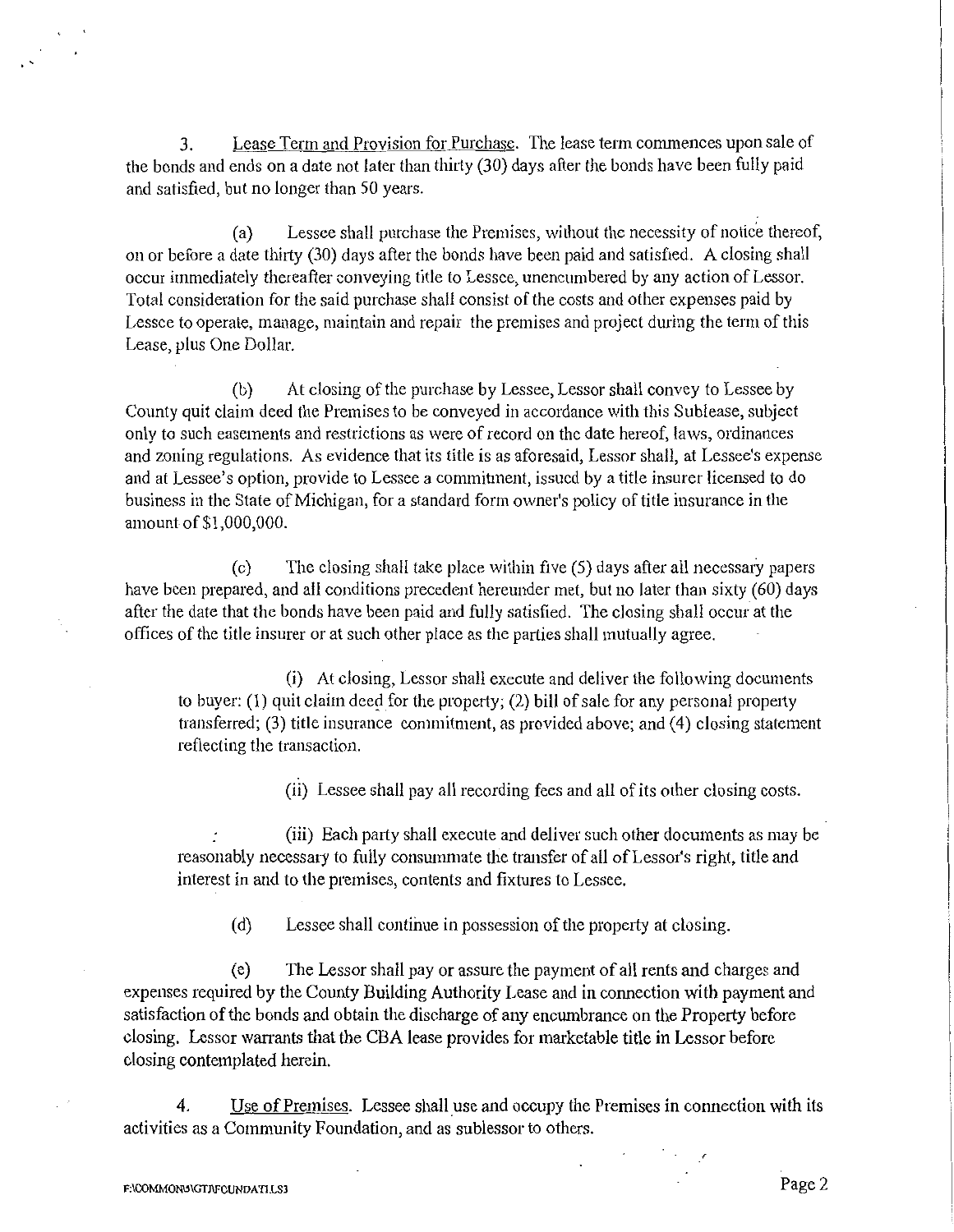5. Lessee's Warranty of Corporate and Non-Profit Status. Lessee hereby warrants and covenants that it is and at all times during the term of this lease shall be, a legally established community foundation and charitable organization qualified as such pursuant to Internal Revenue Code Section 501(c)(3). Further, the Premises shall be operated and managed at all times so as to continue in effect and not adversely affect the federal tax exempt status of the bonds issued by the County Building Authority, the proceeds of which are to be used entirely on the project premises, not leased hereunder.

6. Rent. As and for rent for the Premises, the Lessee shall be fully responsible for all operating, maintenance and repair expenses (including reasonable reserves for maintenance and repair) in the Premises for the entire tenn of this Sublease, whether or not said expenses are in excess of revenues. This shall include all taxes, if the Premises become taxable, assessments, insurance premiums and other charges against.the property.

7. Taxes. Lessee shall, as additional rent,- pay all real property taxes and special assessments which are due and payable against the leased premises during the lease term without proration; provided, that the assessment portion shall be limited to the minimum amount permitted by law on an installment basis. Lessee shall also pay all personal property taxes levied against personal property owned by Lessee and located on the leased premises and on personal property put onto the leased premises by Lessee and which is assessable for personal property tax purposes. All such taxes and assessments shall be paid on or before the last date when payment may be made without interest or penalty. Within ten (10) days thereafter, Lessee shall submit to Lessor receipted statements as evidence of payment of such taxes and assessments. Lessee shall have the right to contest the validity or amount of any tax or special assessment or seek to obtain a reduction of the assessed valuation of the leased premises, and Lessor agrees to do all things necessary to assist in prosecuting such protest or appeal, provided that it is without expense or cost to Lessor. Lessee and Lessor are both tax exempt entities, and the parties do not contemplate any taxes; however, in the event of any tax or assessment, Lessee shall have the obligation to defray them and prevent any foreclosure or enforcement action for any taxes or assessments.

8. . · Utilities. Lessee shall be solely responsible for and promptly pay all charges for water, gas, electricity, communications and sewer charges and any other utilities used upon or furnished to the leased premises before any penalty for non-payment shall accrue and shall pay for all additional utility installations necessary for Lessee's use of the leased premises.

9. Property Insurance. Lessee will carry fire and extended peril coverage and boiler insurance on the building or any improvements added by Lessee on the leased premises with an appropriate insurer and in amounts of coverage agreed to by the parties. The proceeds shall be payable to Lessor, the CBA and Lessee as their respective interests shall appear. Lessee shall furnish a certificate showing issuance of such coverage. The insurance policy taken out by Lessee shall include the Lessor and CBA as loss payees, and the certificates furnished shall be continuing evidence thereof.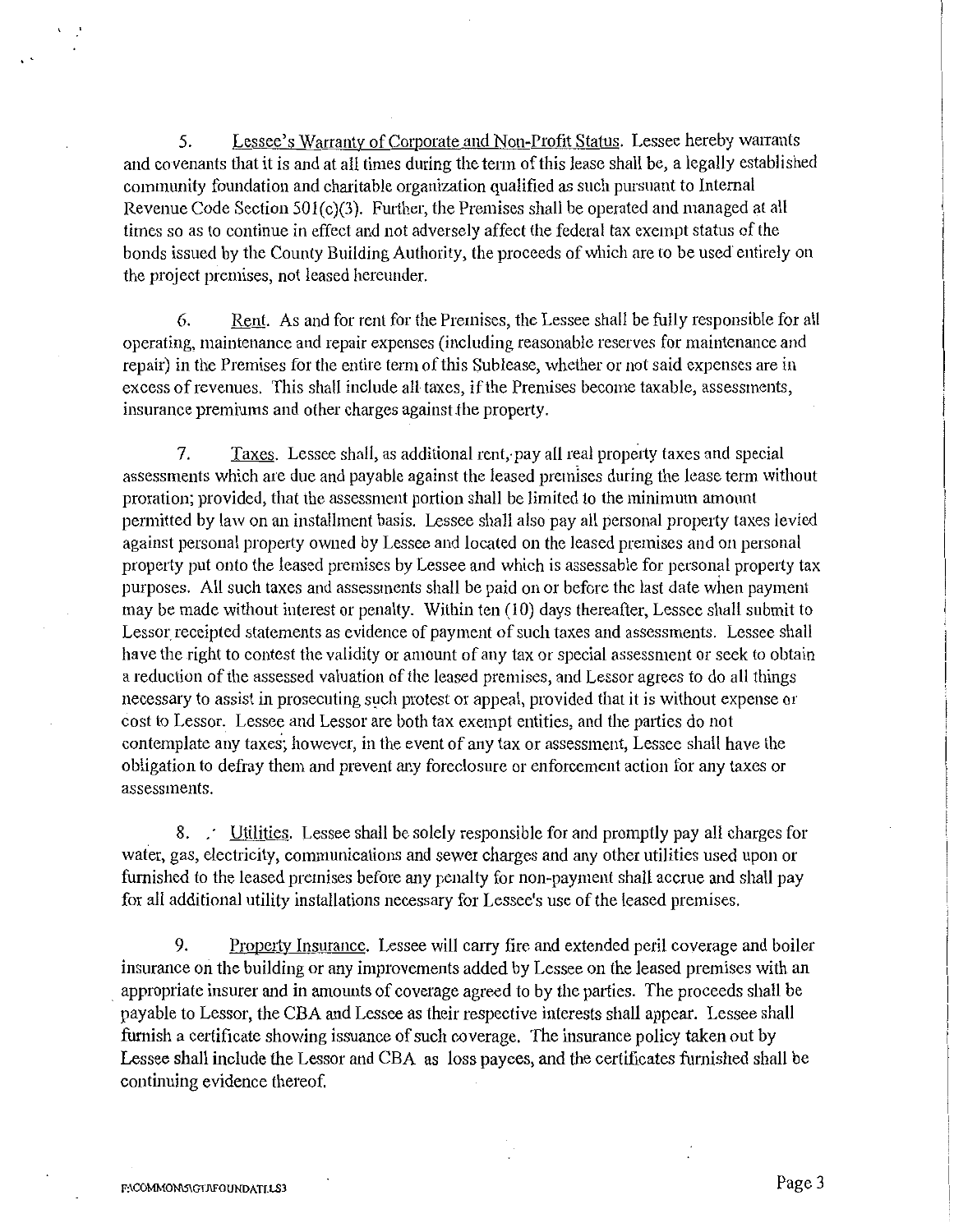I 0. Destruction by Fire or Other Insured Casualty: Risk of Loss for Uninsured Casualty. In case any building or improvements on the leased premises shall be partially or totally destroyed by fire or other casualty covered by standard casualty, fire and extended coverage insurance so as to become partially or totally untenantable, said building shall be repaired as soon as possible at Lessee's expense, provided that all insurance proceeds shall be available to Lessee for all repair and reconstruction. The risk of loss with respect to all uninsurable losses to the premises subject to this lease shall rest upon Lessee. In the event the building carmot be repaired the net proceeds of insurance recoveries applicable to the premises covered by this lease shall be the property of Lessee.

II. Liability and Other Insurance Coverage. Lessee shall obtain the following insurances and name the County and the CBA as additional insureds, providing certificates at the time of the execution of this agreement and further providing that the insurance companies writing the policies shall provide an extra copy of each policy for the County. The certificates and the policies shall carry the provision that no cancellation of insurance shall be valid against the County unless a notice is sent at least thirty (30) days before the effective date of cancellation. All coverages shall be with insurance companies licensed and admitted to do business in the State of Michigan. All coverage shall be with insurance carriers acceptable to County:

11.1 Workers' Compensation Insurance: Lessee shall procure and maintain during the life of this contract, Worker's Compensation Insurance, including Employers Liability Coverage, in accordance with all applicable Statutes of the State of Michigan.

11.2 Commercial General Liability Insurance: Lessee shall procure and maintain during the life of this contract, Commercial General Liability Insurance on an "Occunence Basis" with limits of liability not less than \$3,000,000 per occurrence and/or aggregate combined single limit, Personal Injury, Bodily Injury and Property Damage. Coverage shall include the following extensions: (A) Contractual Liability; (B) Products and Completed Operations; (C) Independent Contractors Coverage; (D) Broad Form General Liability Extensions or equivalent; (E) Deletion of all Explosion, Collapse and Underground (XCU) Exclusions, if applicable.

11.3 Builders Risk Coverage During Construction: Lessee shall obtain or cause to be obtained builders risk insurance during the construction of the project.

11.4 Cancellation Notice: Workers' Compensation Insurance, Commercial General Liability Insurance and Motor Vehicle Liability Insurance coverage, as described above, shall include an endorsement stating the following: "It is understood and agreed that thirty (30) days' Advance Written Notice of Cancellation, Non-Renewal, Reduction and/or Material Change shall be required before this policy can be canceled or changed, and shall be sent to:

> County of Muskegon 990 Terrace Street Muskegon, Michigan 49440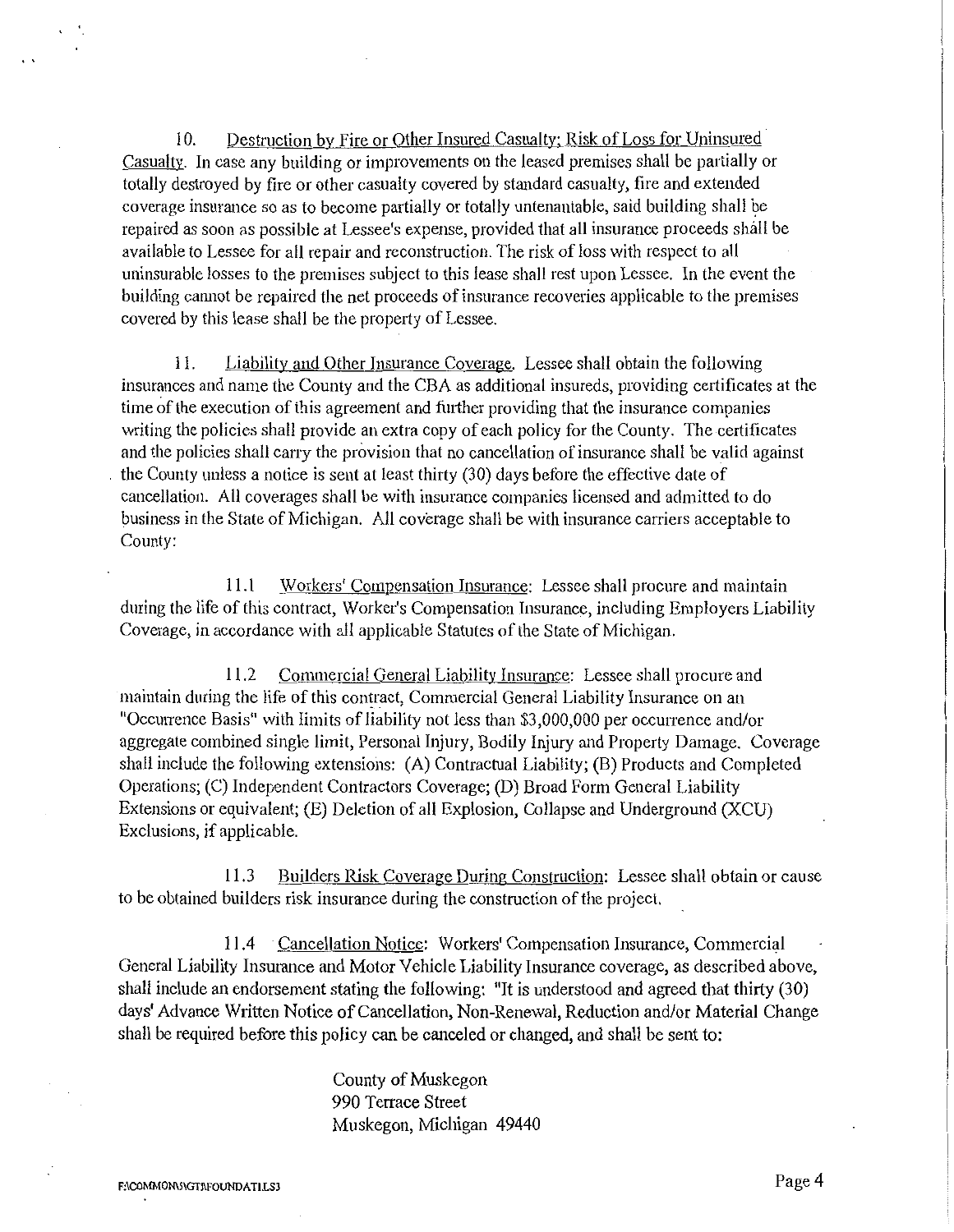# Attention: County Administrator

11.5 Proof of Insurance Coverage: Lessee shall provide the County at the time the contracts are returned by him for execution, certificates and policies as listed below:

- a. Two (2) copies of Certificate of Insurance for Workers' Compensation Insurance;
- b. Two (2) copies of Certificate of Insurance for Commercial General Liability Insurance;

11.6 If any of the above coverages expire during the term of this contract, Lessee shall deliver renewal certificates and/or policies to Lessor at least ten (10) days prior to the expiration date.

# 12. Maintenance, Alterations and Improvements:

(a) Maintenance. Lessee shall make all necessary repairs to the leased premises and shall at all times keep the leased premises in a good state of repair and in a reasonably clean, orderly and presentable condition, given Lessee's primary use of the leased premises. Lessee's obligation shall include, but not necessarily be limited to: exterior and structural maintenance, and reconstruction and repair of the interior portions and components of the premises, such as the walls, ceilings, heating, electrical, plumbing, and sprinkler systems, any building security systems, and other interior components. Lessor shall be given notice of Lessee's plans for any major repair or replacement to be undertaken. Lessee shall also at its expense, remove snow, ice and rubbish from the leased premises. If, despite the provisions of this lease, a spill or emission of contaminants or hazardous materials should occur, Lessee shall promptly notify Lessor and the appropriate governmental agencies and immediately take whatever steps may be necessary to clean up the spill or emission, protect the public and the environment, and insure it does not happen again.

 $\cdot$  (b) Maintenance and Repair Reserve. Lessee presently maintains a fund for maintenance and repair of the Premises. Lessee conunits to maintain in that fund an amount at least equal to the average cost of maintenance and repair expenses not covered by the proceeds from the use of the Premises.

(c) Alterations and Improvements. Lessee may make, at its sole expense, alterations and improvements to the Premises. The following conditions shall apply in connection with the said consent: (1) No alterations of any kind shall be made which would materially reduce or impair the value or rentability of the leased premises or any part thereof;  $(2)$ No alterations or improvements shall be commenced until the Lessee has procured and paid for all necessary permits and authorizations of all governmental authorities having jurisdiction -Lessor shall join whenever necessary to obtain such permits, but without any liability or expense to Lessor; (3) All alterations or improvements shall be made promptly and in a good workmanlike manner and in compliance with all applicable permits, laws and ordinances of all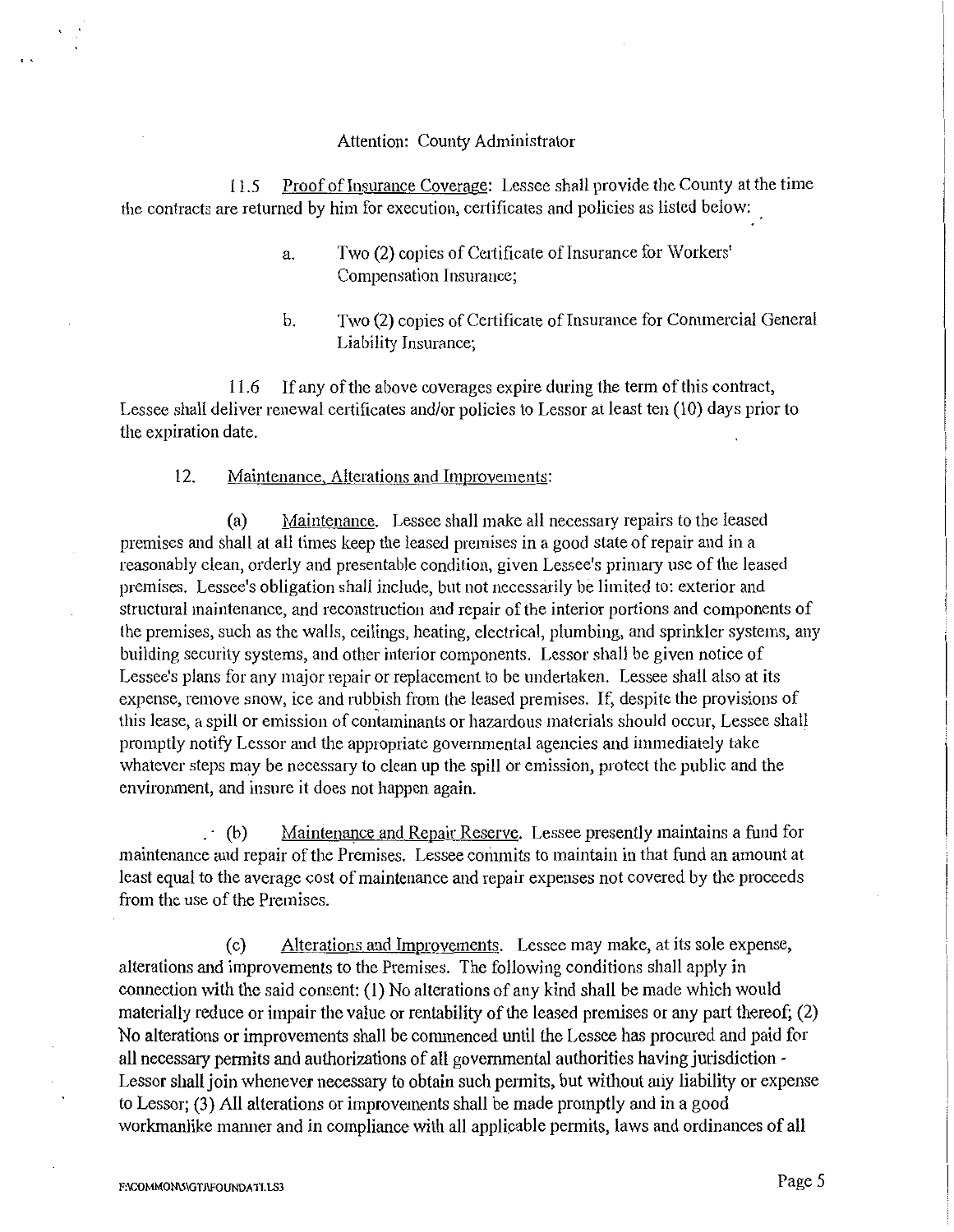governmental authorities having jurisdiction thereof; (4) Before commencing such alterations or improvements, Lessee or its general contractor shall, at its sole expense, provide Lessor with certificate of worker's compensation insurance covering all persons with respect to whom death or bodily injury claims could be asserted.

13. Assignment and Subletting. No general assignment of this lease may occur without Lessor's consent, which shall not be unreasonably withheld. Lessee shall have the right to sublet to tenants without consent. Contracting with a manager to operate the Premises shall not constitute a prohibited assignment.

14. Environmental Liabilities. Lessee shall be responsible for maintaining the Project and the Premises in accordance with all environmental statutes, laws, regulations, orders and directives of any governmental entity, local, state or federal. Lessee shall further indemnify and hold harmless Lessor from any and all claims, demands, damages, fines, penalties, expenses or costs resulting from any such release which occurs during the tenn of this Lease.

Further, Lessee, in carrying on any alterations or improvements shall not allow or cause any release of hazardous substances and shall be fully responsible therefor.

Lessor warrants that it has not caused or allowed any release of hazardous substances on the Project; that it has not been in possession thereof sufficiently or controlled sufficiently the activities therein, to know of or be responsible for any such release, and it shall not cause or allow the release of said substances. In the event a prohibited release does occur as a result of or from Lessor's activities, the Lessor shall be responsible and shall hold Lessee, its officers, agents, employees or volunteers, harmless from any and all claims, demands, damages, fines, penalties, expenses or costs resulting from any such release which occurs during the term of this Lease.

15. Indemnity. Lessee shall indemnify, defend and save Lessor harmless from and against any and all claims, actions, damages, liability and expense which at any time may be suffered or sustained by Lessee, or by any persons who may at any time be using, . occupying or visiting the property or building, or may be in or about same, whether such shall be caused by or in any way result from or arise out of any act, omission or negligence of Lessee, or of an occupant, subtenant, visitor or user of any portion of the property or building and Lessee shall indemnity and defend Lessor from and against all claims, liabilities, losses or damages whatsoever, including, without limitation, attorney fees. Provided, however, the foregoing shall not apply to loss, injury, death or damage arising by reason of the negligence or misconduct of Lessor.

16. Entry by Lessor. Lessor or Lessor's agents or employees shall have the right to enter the leased premises at all reasonable times for the putpose of inspecting the same for compliance with this Lease.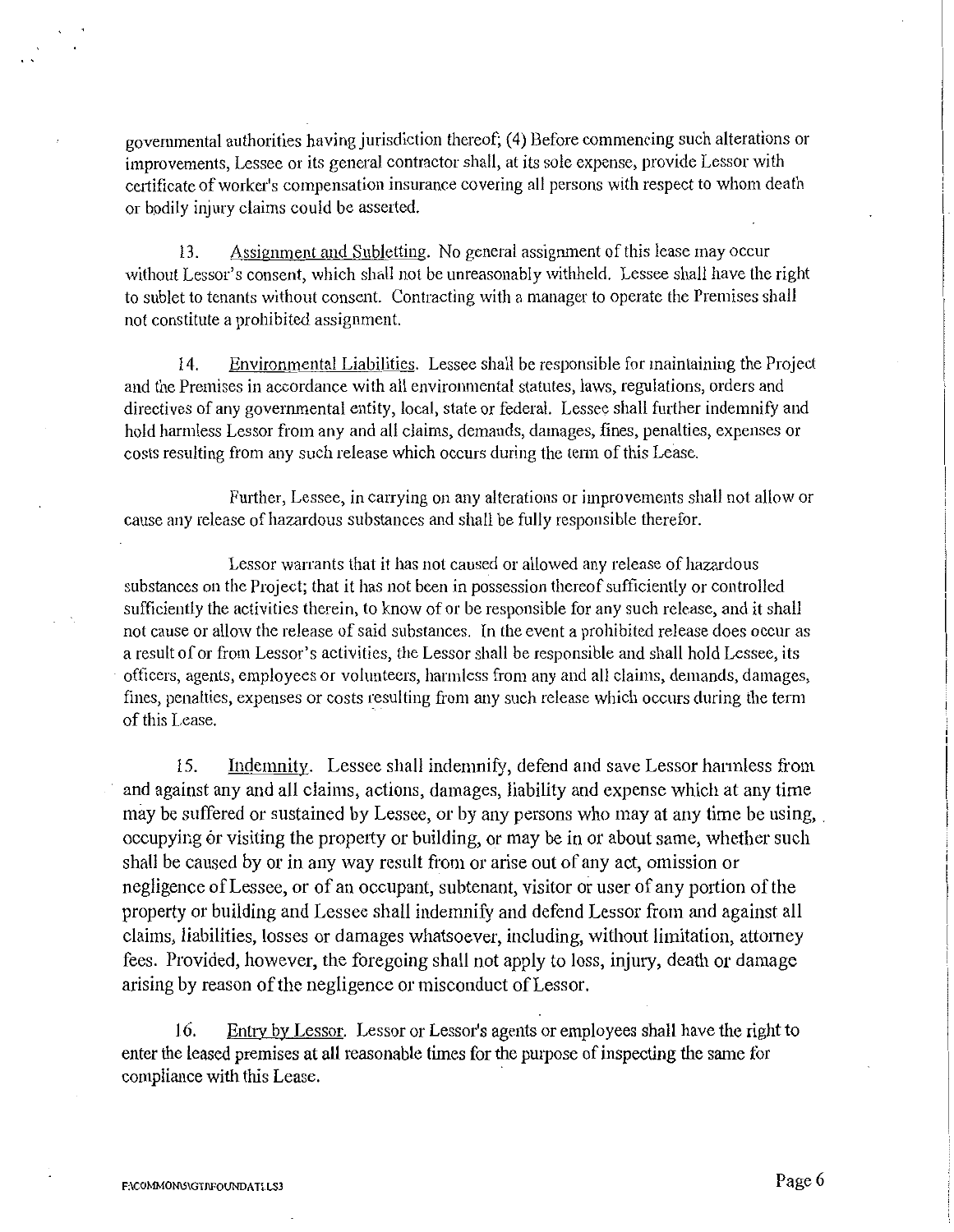17. Default. If Lessee shall fail to pay the required rentals or breach any covenants herein, and such default continues for a period of ninety (90) days after written notice thereof from Lessor, or if Lessee abandons the premises, or if a receiver or trustee is appointed for its property whereby this lease agreement shall by operation of the law pass to any person other than Lessee, Lessor, at its sole option, may terminate this lease.

18. Quiet Possession. If Lessee shall pay the rents and perform all of its covenants as set forth herein, Lessor covenants that Lessee shall have peaceable and quiet possession of the leased premises during the term hereof.

19. Eminent Domair\. In the event any part of the leased premises shall be taken in condemnation proceedings under the power of eminent domain, the expenses and the amounts payable in cmmection with Lessee's responsibilities set forth in this Lease shall thereafter be reduced proportionately to the resulting diminution in the leased premises. Net proceeds of any taking of the Leased Premises which are not related to the Project areas in the building shall be payable to the Lessee.

20. Encumbrances and Subordination. Lessor further agrees to cause no encumbrance to be placed on the premises without consent of Lessee, except that Lessee agrees that this Sublease shall be subordinate only to encumbrances in favor of the bond holders of bonds issued in connection with the project on the "project premises". This lease shall have priority over any other encumbrance.

At the request of Lessor, Lessee shall, within ten (10) days, deliver to Lessor, or anyone designated by Lessor, a certificate stating and certifying as of its date: (a) that all responsibilities for operation, maintenance and repair and any other responsibilities included in the rental obligations of Lessee under this Sublease have been paid; (b) whether or not there are then existing any setoffs or defenses against the enforcement of any of the agreements, terms, covenants or conditions of this lease on the part of Lessee to be performed or complied with (and, if so, specifYing the same); and (c) if such be true, that this lease is unmodified and in full force and effect and Lessor is not in default under any provision of this lease.

21. Surrender. Only in the event Lessee does not take title at the end of the tenn, upon expiration of the lease tenn, or in the event of an earlier surrender of possession of the leased premises, Lessee shall deliver up and surrender the leased premises in good tenantable condition, reasonable wear and tear and damage by fire, the elements or other casualty excepted, together with all alterations, additions and improvements which may have been made in, to, or on the leased premises, except movable furniture or unattached movable trade fixtures installed at the expense of Lessee. Lessee, on or before the expiration of the lease term, shall remove all property which it is entitled to remove from the premises, and all property not so removed shall be deemed abandoned. If the leased premises are not timely surrendered to Lessor, Lessee shall indemnifY Lessor against any loss or liability resulting from such delay, including any claims made by any succeeding Lessee based upon such delay.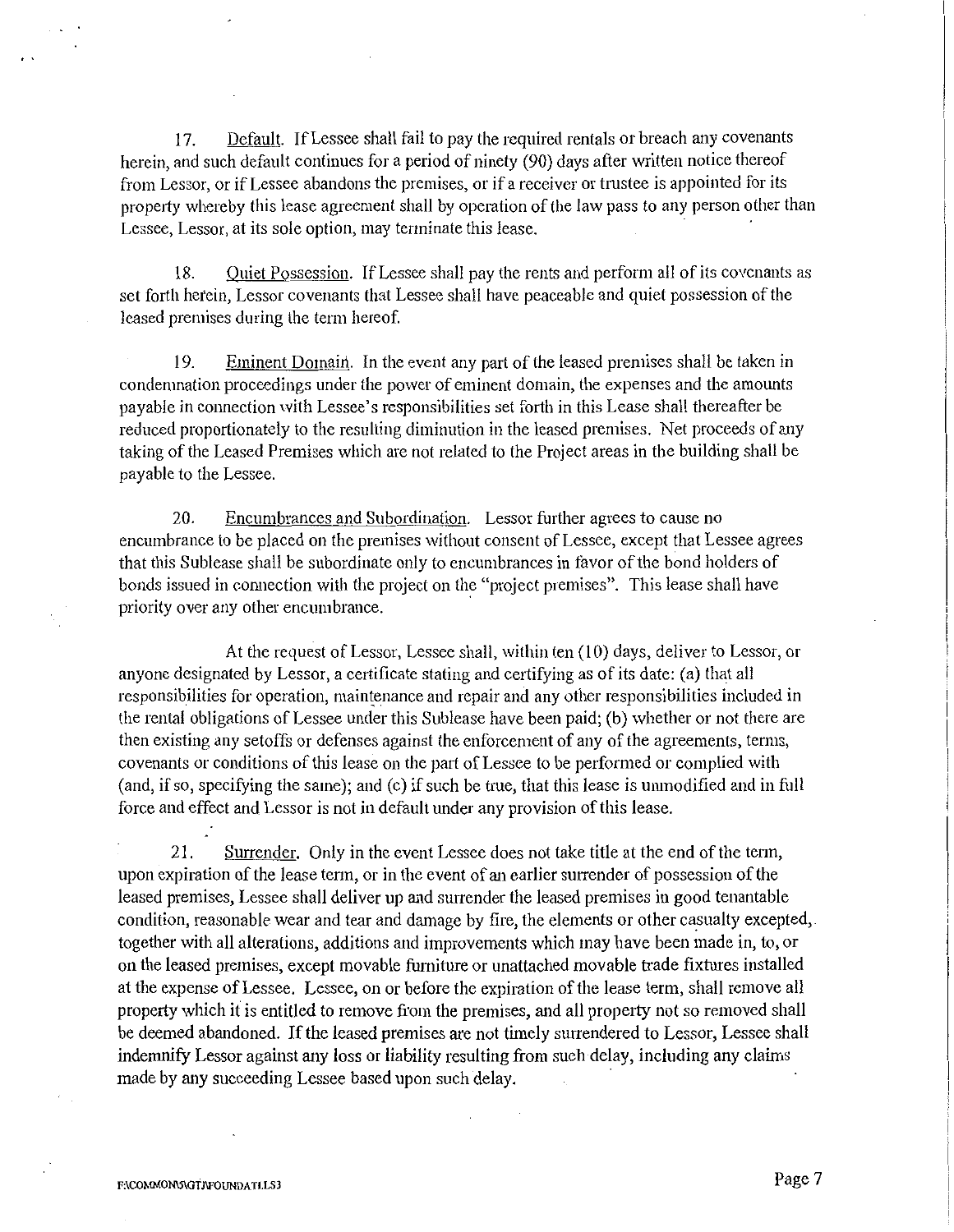22. Notices. Any notice required under the terms of this lease shall be presumed conclusively to have been served upon the parties if such notice is sent by certified mail, return receipt requested, to the addresses and persons as follows:

| Lessor: | County of Muskegon                           |
|---------|----------------------------------------------|
|         | Attn: County Administrator                   |
|         | 990 Terrace Street                           |
|         | P.O. Box                                     |
|         | Muskegon, MI 49443                           |
| Lessee: | The Community Foundation For Muskegon County |
|         | Attn: President                              |
|         | 425 W. Western Avenue                        |
|         | Muskegon, MI 49440                           |

23. Venue. By execution of this lease, Lessee consents to venue in Muskegon County of any action brought to enforce any of the terms of this lease or collect any monies due hereunder.

24. Waiver. The waiving of any of the covenants of this lease by either party shall be limited to the particular instance thereof and shall not be deemed to waive any other breaches of such covenant.

25. Severability. If any term or provision of this lease or the application thereof to any person or circumstance shall, to any extent, be invalid or unenforceable, the remainder of this lease, or the application of such term or provision to persons or circumstances other than those as to which it is held invalid or unenforceable, shall not be affected thereby and each term and provision of this lease shall be valid and be enforced to the fullest extent permitted by law.

26. General. This agreement shall inure to the benefit of and be binding upon the parties heretp, their legal representatives, successors and assigns, subject to the provisions conceming assignment and subletting above. This lease shall be governed by the laws of the State of Michigan. Time shall be of the essence. If more than one party joins in the execution hereof as Lessor or Lessee, or if any be of the masculine or feminine sex, the pronouns and relative words used herein shall be read as if written in such tense. This agreement sets forth the entire agreement between the parties, and shall not be modified except by a writing executed by both parties, and a copy of same attached hereto.

27. Captions. The captions of this agreement are for convenience only and shall not be considered as part of this agreement or in any way limiting or amplifying the terms and conditions hereof.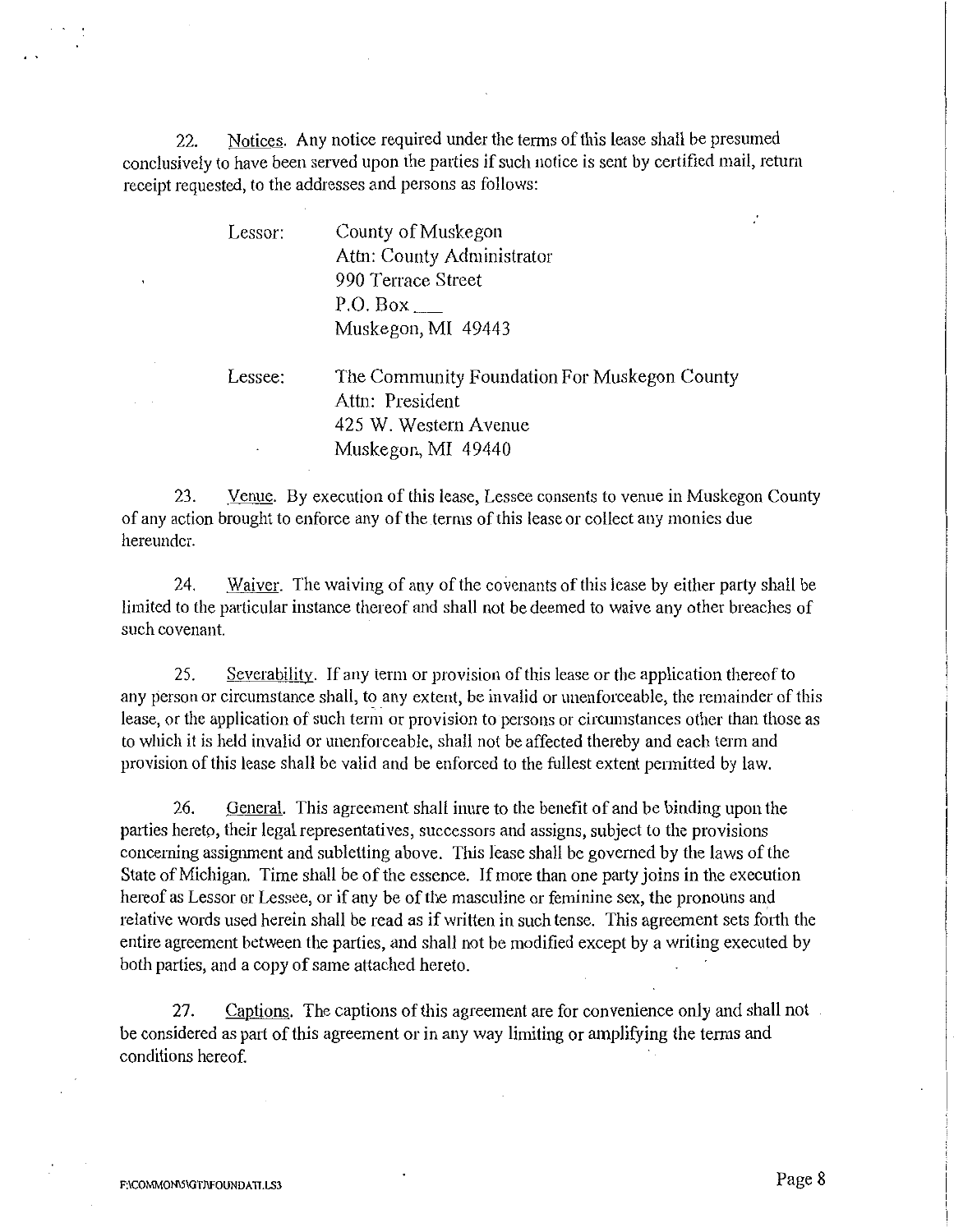28. No Third Party Beneficiary. This lease shall benefit only the parties hereto and no third patty, except the Muskegon County Building Authority, and the holders of the Bonds as their interest may appear.

29. Memorandum of Lease. Either party may record a memorandum of lease referring to this instrument at the Muskegon County Register of Deeds.

IN WITNESS WHEREOF, the parties hereto have executed this agreement in duplicate the day and year first above written.

LESSOR- COUNTY OF MUSKEGON  $By$  family of Hulker Kenneth Hulka 1

Chairman of County Commissioners

ut!(  $x_1$ and 7 Ruth Stevens

County Clerk

LESSEE - THE COMMUNITY FOUNDATION FOR MUSKEGON COUNTY

By Robert D. Hovey, Chairman and  $\mathbb{Z}$ 

Patricia Johnson, President and Secretary of the Board of Directors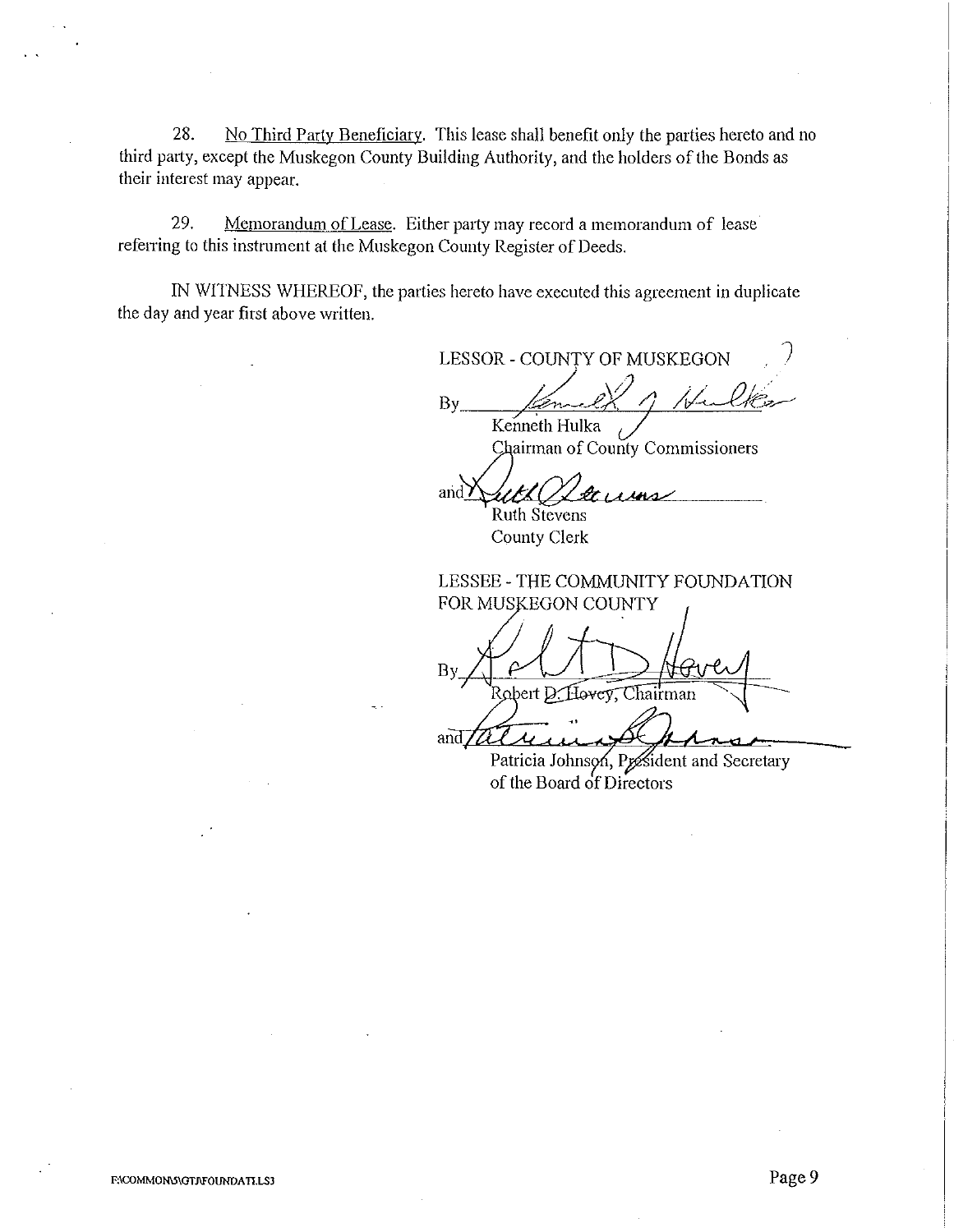## EXHIBIT A

## LEGAL DESCRIPTION

# SUBLEASE BETWEEN MUSKEGON COUNTY AND MUSKEGON COUNTY COMMUNITY FOUNDATION FOR THE FRAUENTHAL AND HILT BUILDINGS AREAS NOT INCLUDED IN THE PROJECT.

# 1996 MUSKEGON COUNTY BUILDING AUTHORITY BONDS

Parcel I: (Muskegon County Community Foundation Building)

Lots I, 2 and the Easterly 20 feet of Lot 3 of Block 313 of the Revised Plat of the City of Muskegon, as recorded in Liber 3 of Plats, page 71, Muskegon County records, in the City of Muskegon, County of Muskegon, State of Michigan, excepting therefrom the areas set forth below located in the improvements on the premises, said areas to be known as "the Project."

Parcel 2: (Hilt Building)

The Westerly 46 feet of Lot 3 and the Easterly 42 feet of Lot 4 of Block 313 of the Revised Plat of the City of Muskegon, as recorded in Liber 3 of Plats, page 71, Muskegon County records, in the City of Muskegon, County of Muskegon, State of Michigan, excepting therefrom the areas set forth below located in the improvements on the premises, said areas to be known as "the Project."

## DESCRIPTION OF THE PROJECT

The project, located in areas of both the Foundation Building and Hilt Building is described as follows. Floor plans are attached to this Exhibit with numbered areas corresponding to the description following:

# Master Plan- Basement Plan

- I. Restaurant and kitchen.
- 2. Mechanical room
- 3. Basement of auditorium: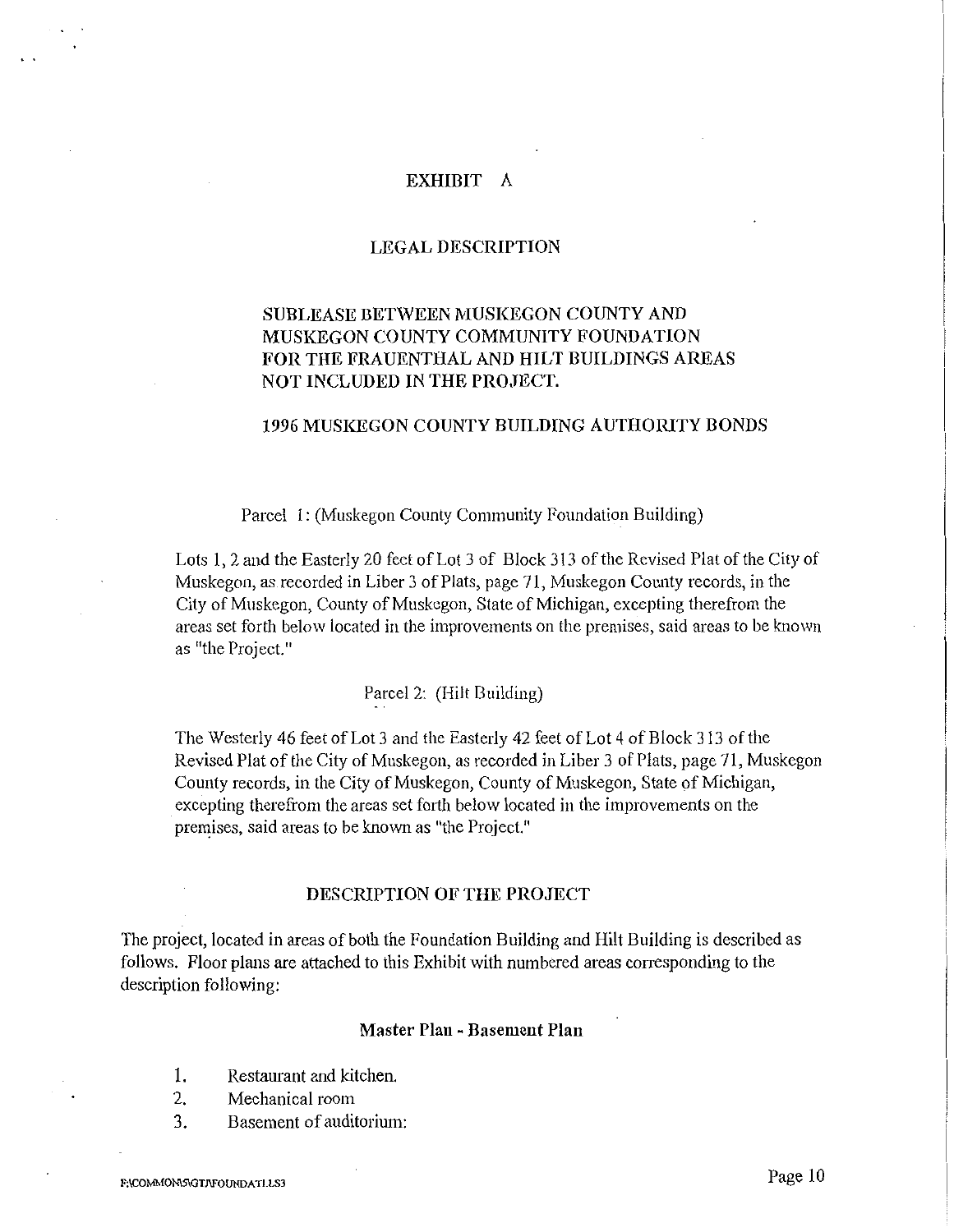3 .A Plenum/Support space under the auditorium

3 .B Restrooms in the basement

4. Mechanical, electrical, orchestra pit and trap room for the Frauenthal Theater

## First Master Plan - First Floor Plan

- I. Installation of box office in the Hilt Building lobby
- 2. The Hilt Building lobby
- 3. The freight elevator located in the Hilt Building (serves all four floors of the Hilt Building)
- 4. The Frauenthal Theater and new lobby for the Frauenthal Theater, (connected with the Hilt Building lobby), removal of the present restaurant and store/office space to the East of the present restaurant space, converting all to the theater lobby.

### Master Plan - Second Floor Plan

- I. Frauenthal Theater renovations
- 2. Marquee for the Frauenthal Theater

## Master Plan -Third Floor Plan

- 1. Frauenthal Theater renovations
- 2. Marquee for the Frauenthal Theater

### Master Plan- Fourth Floor Plan

- I. Frauenthal Theater renovations
- 2. Marquee for the Frauenthal Theater

#### Master Plan -Attic/Grid Plan

- I. Frauenthal Theater renovations
- 2. Added mechanical installations to serve the theater and theater lobby

# Mechanical, Electrical and Plumbing Installations in the Buildings Serving the Project Areas

There are mechanical, electrical and plumbing installations throughout the building which serve the theater and will serve the renovated theater, lobby, dressing room and mechanical area, which are included in the project.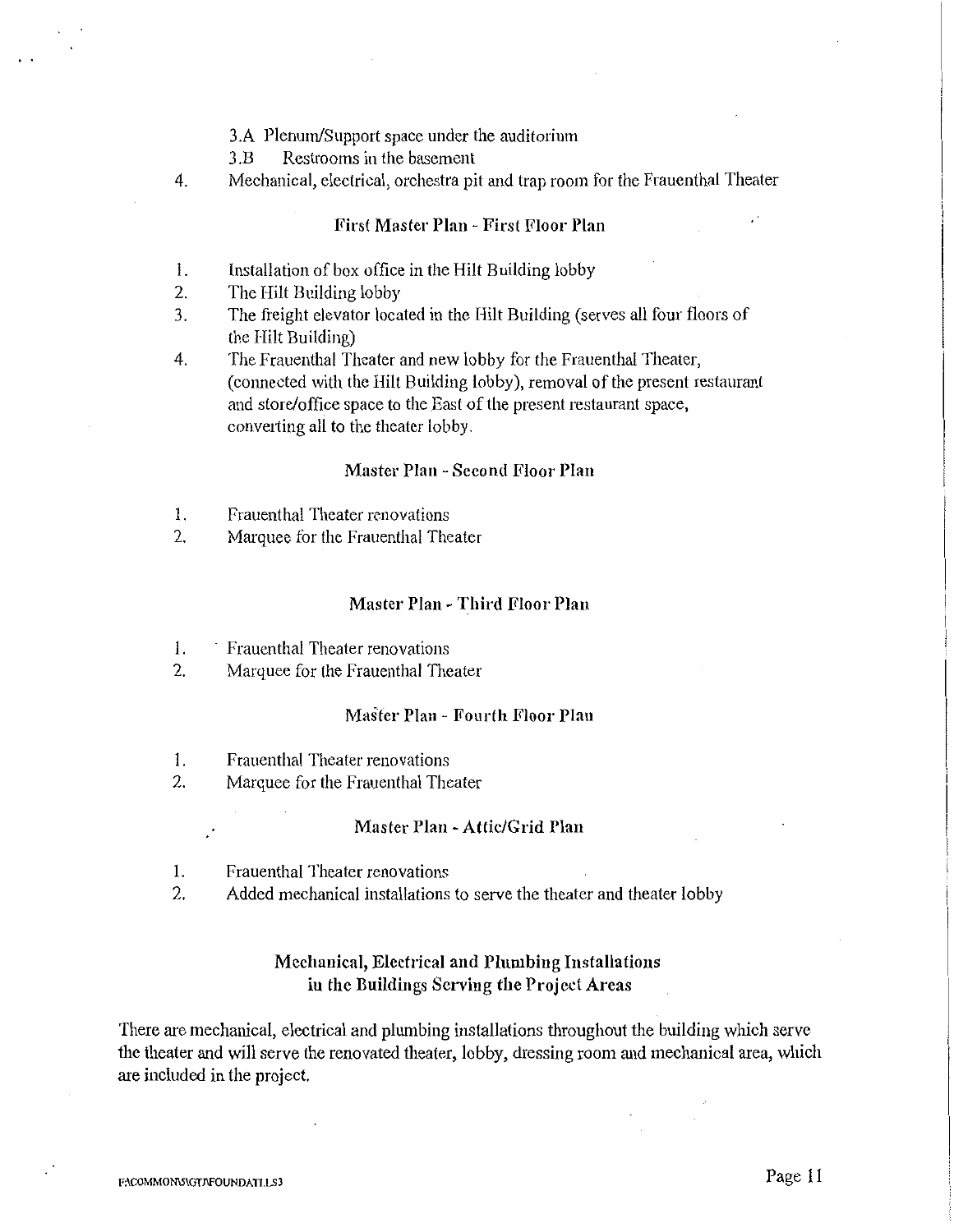



ŗ,

Ę

Г,

f:

£,

Ę

f.

ſ.

E

Ë

۴

Ķ

f.

Č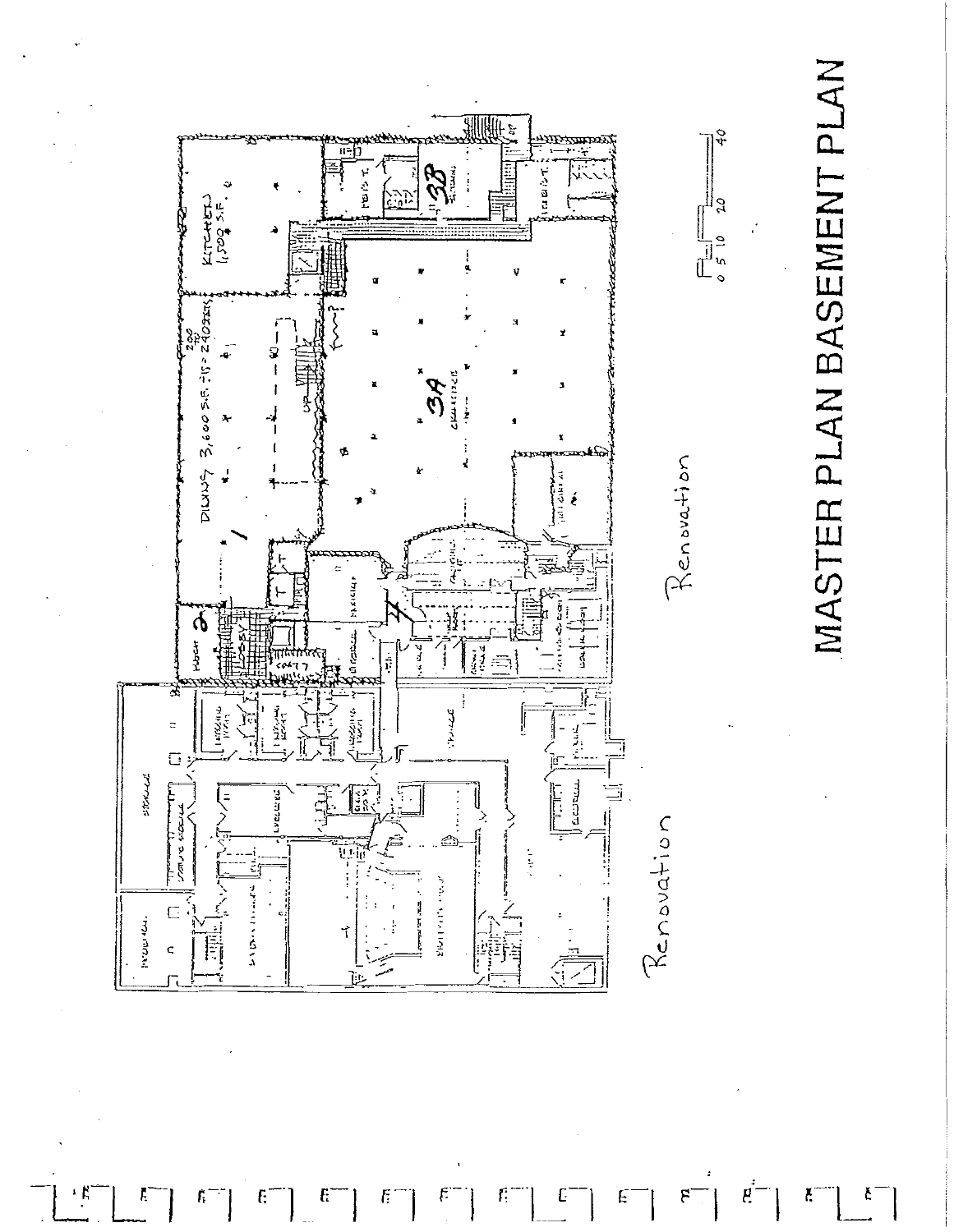

MASTER PLAN FIRST FLOOR PLAN AL É

|<br>| | | |<br>| | 0<br>| | 0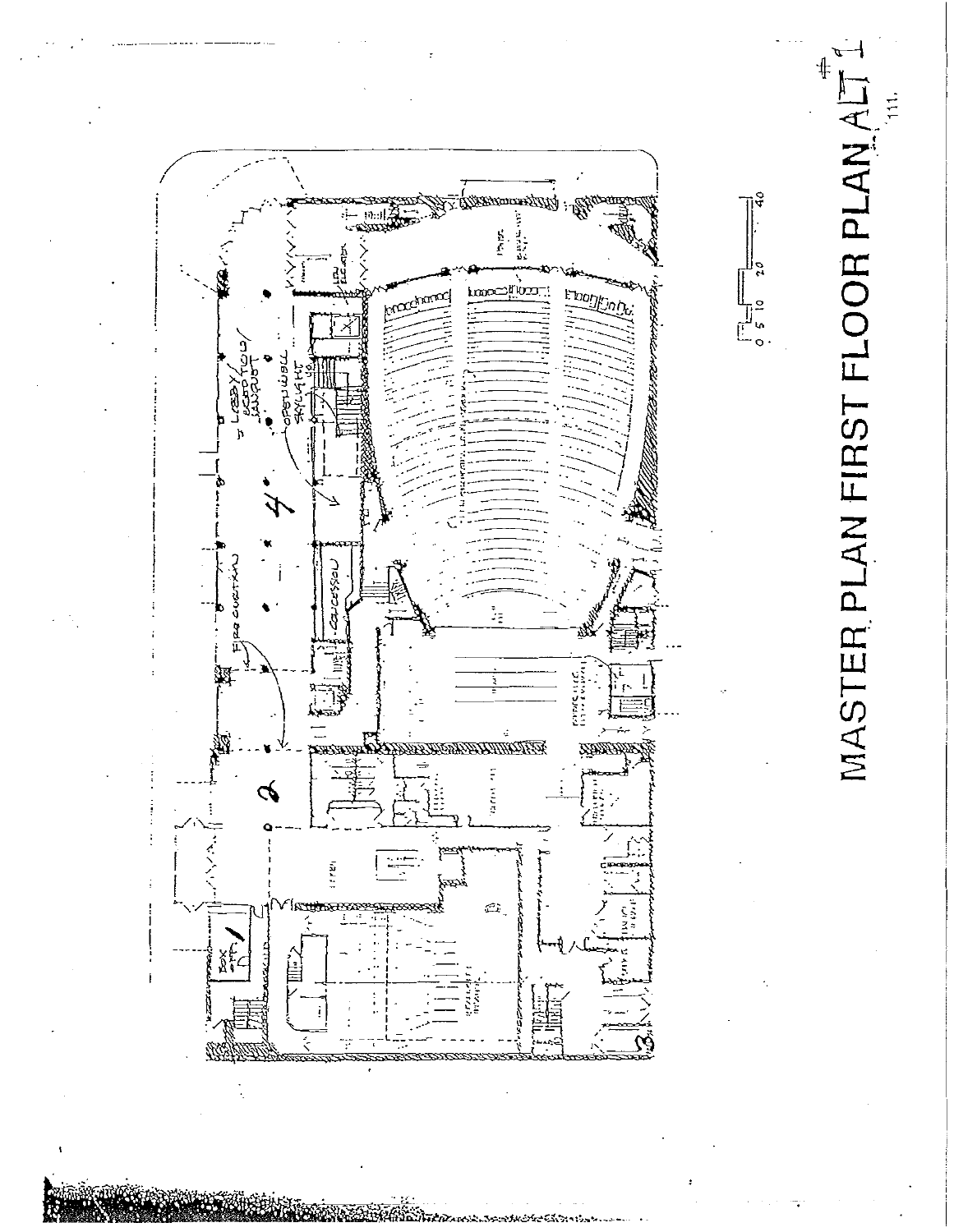

MASTER PLAN SECOND FLOOR PLAN

 $112.$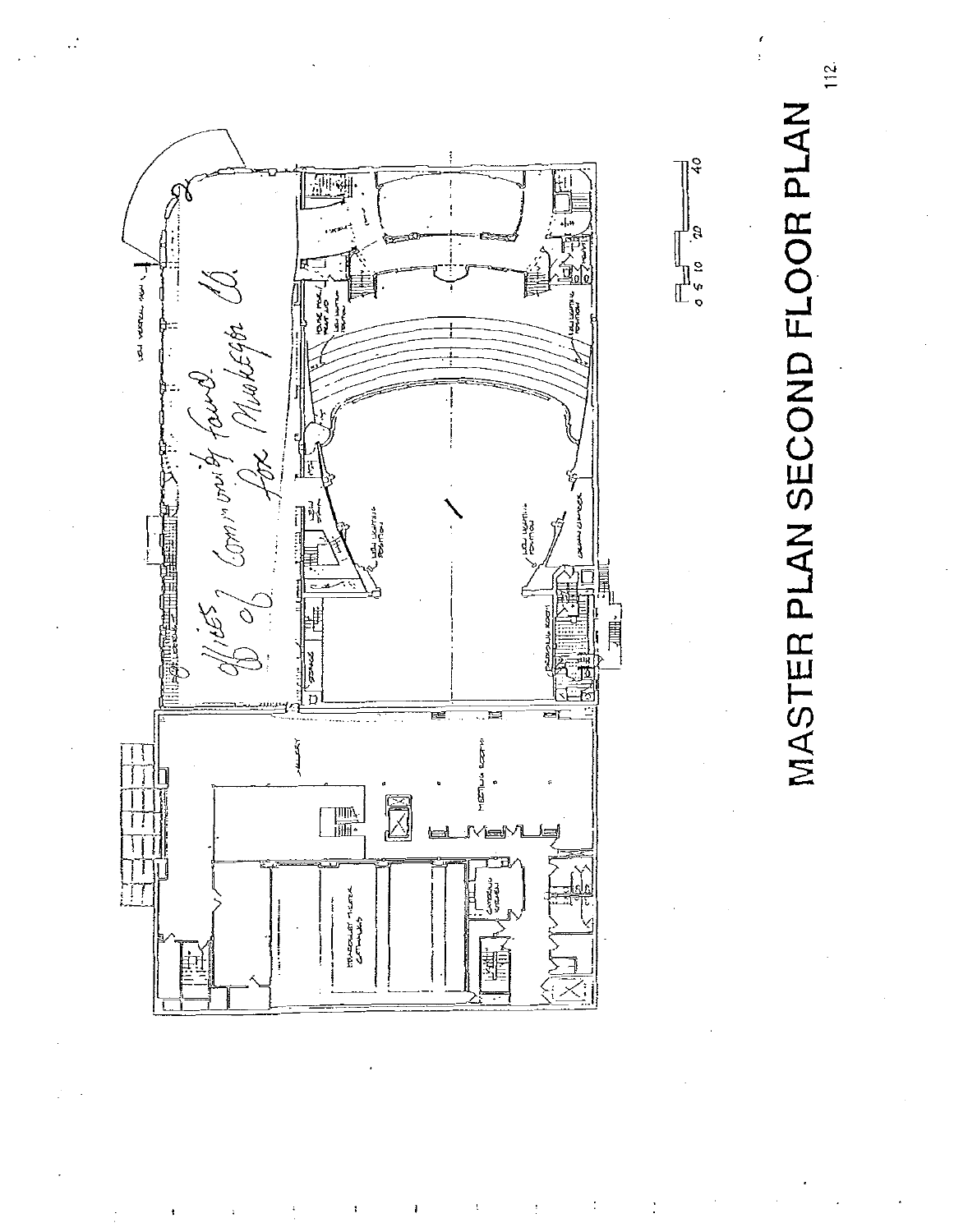

MASTER PLAN FOURTH FLOOR PLAN

 $\boldsymbol{\varphi}$ 

 $20$ 

114.